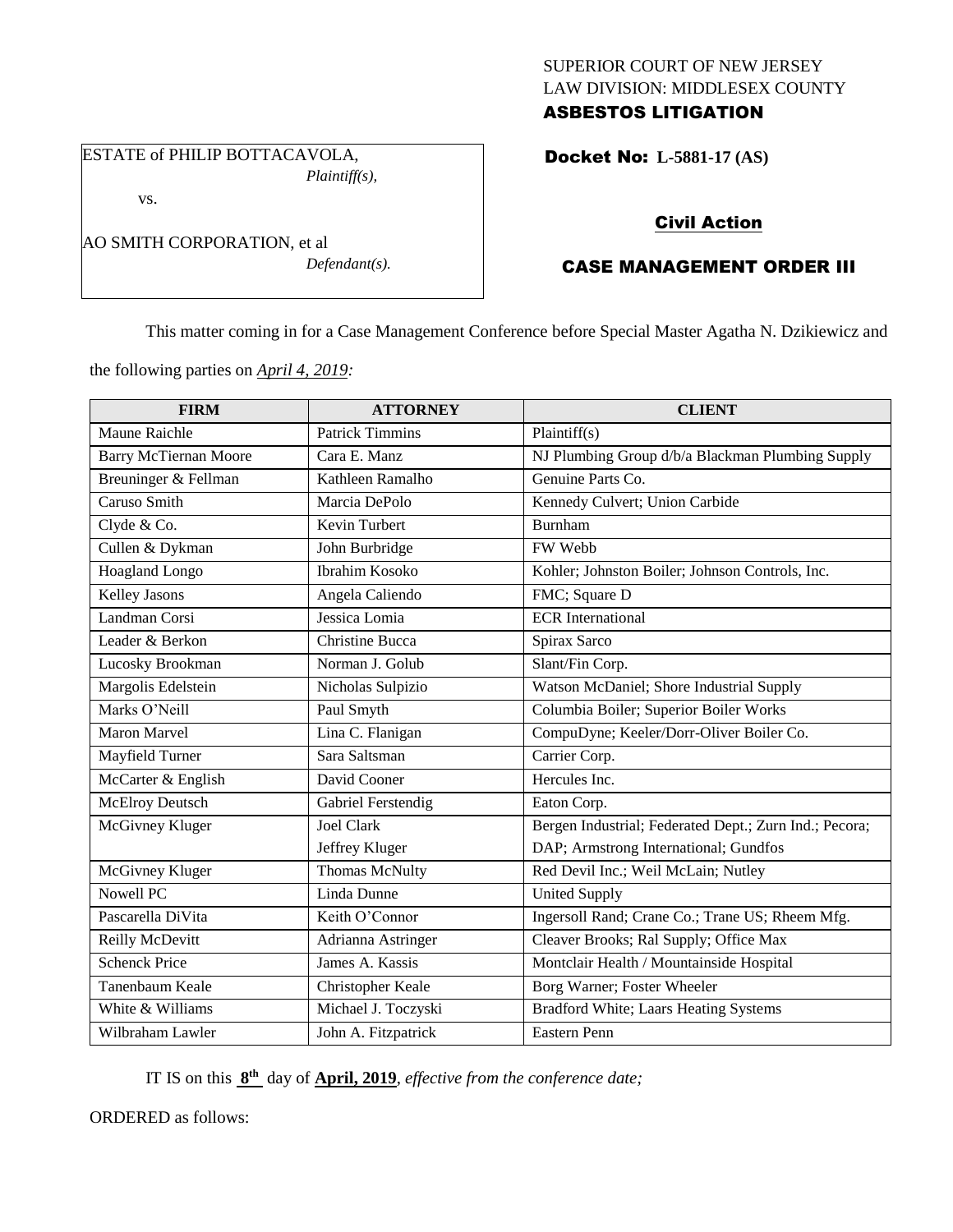Counsel receiving this Order through computerized electronic medium (E-Mail) shall be deemed by the court to have received a copy of the filed original court document. Any document served pursuant to this Order shall be deemed to be served by mail pursuant to *R*.1:5-2.

Any jurisdictional motions must be filed in accordance with the Court Rules or be waived.

Any *forum non conveniens* motions must be filed as soon as practicable; once sufficient discovery is conducted so that the motion may be properly brought.

## **DISCOVERY**

- July 31, 2019 Fact discovery, including depositions, shall be completed by this date. Plaintiff's counsel shall contact the Special Master within one week of this deadline if all fact discovery is not completed.
- July 31, 2019 Depositions of corporate representatives shall be completed by this date.

#### **EARLY SETTLEMENT**

October 18, 2019 Settlement demands shall be served on all counsel and the Special Master by this date.

## **MEDICAL EXPERT REPORT**

| August 30, 2019   | Plaintiff shall serve medical expert reports by this date.                                                                                                                                                                                               |
|-------------------|----------------------------------------------------------------------------------------------------------------------------------------------------------------------------------------------------------------------------------------------------------|
| August 30, 2019   | Upon request by defense counsel, plaintiff is to arrange for the transfer of pathology specimens<br>and x-rays, if any, by this date.                                                                                                                    |
| November 29, 2019 | Defendants shall identify its medical experts and serve medical reports, if any, by this date. In<br>addition, defendants shall notify plaintiff's counsel (as well as all counsel of record) of a<br>joinder in an expert medical defense by this date. |

#### **LIABILITY EXPERT REPORTS**

- August 30, 2019 Plaintiff shall identify its liability experts and serve liability expert reports by this date or waive any opportunity to rely on liability expert testimony.
- November 29, 2019 Defendants shall identify its liability experts and serve liability expert reports, if any, by this date or waive any opportunity to rely on liability expert testimony.

### **SUMMARY JUDGMENT MOTION PRACTICE**

August 30, 2019 Plaintiff's counsel shall advise, in writing, of intent not to oppose motions by this date.

 $\_$  , and the set of the set of the set of the set of the set of the set of the set of the set of the set of the set of the set of the set of the set of the set of the set of the set of the set of the set of the set of th

- September 13, 2019 Summary judgment motions shall be filed no later than this date.
- October 11, 2019 Last return date for summary judgment motions.